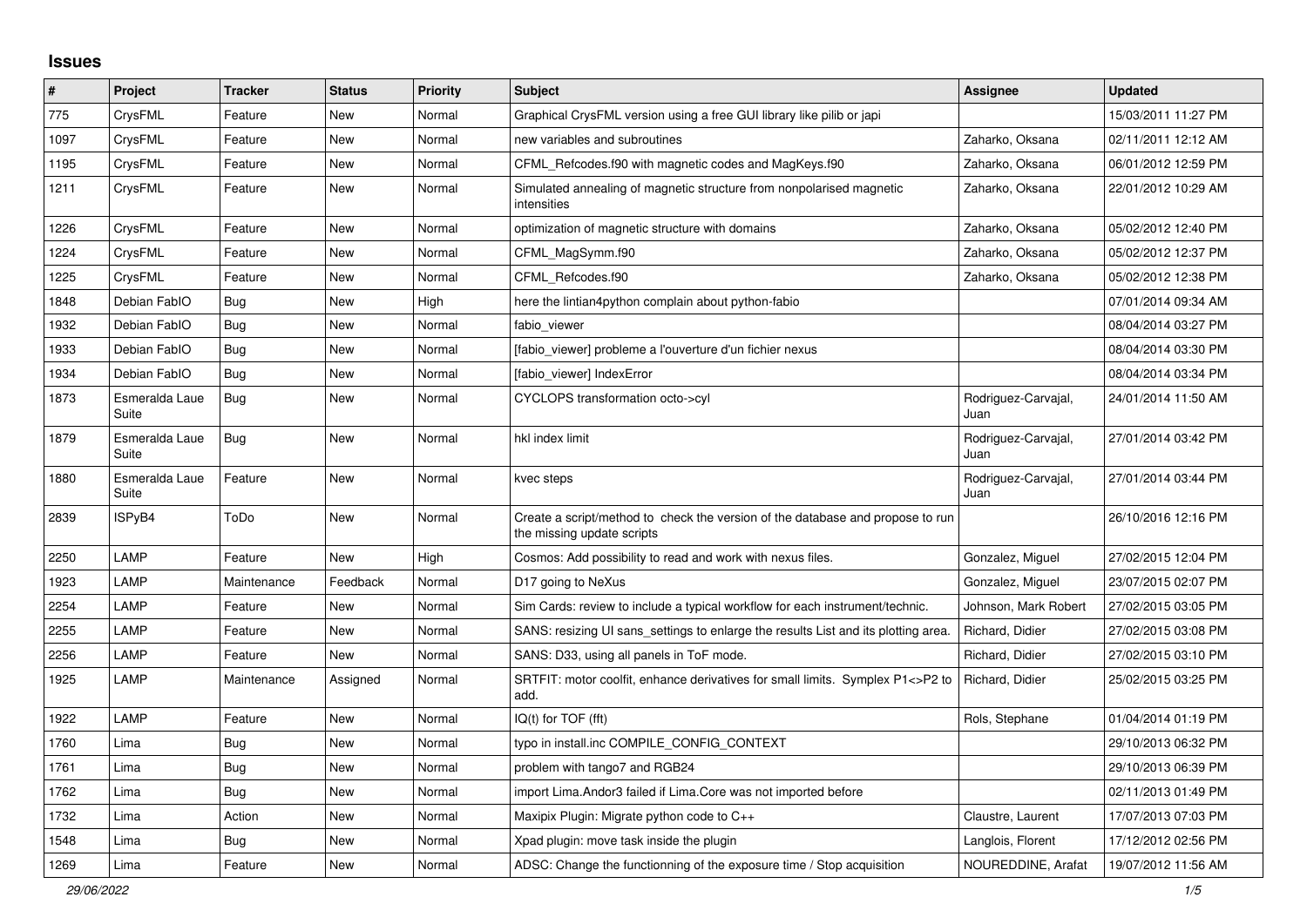| $\vert$ # | Project       | <b>Tracker</b> | <b>Status</b> | <b>Priority</b> | <b>Subject</b>                                                                              | <b>Assignee</b>            | <b>Updated</b>      |
|-----------|---------------|----------------|---------------|-----------------|---------------------------------------------------------------------------------------------|----------------------------|---------------------|
| 1191      | Lima          | Feature        | New           | Normal          | Having the possibility to get the last error message                                        | Petitdemange,<br>Sebastien | 08/03/2013 03:53 PM |
| 1510      | Lima          | <b>Bug</b>     | New           | Normal          | simulator test suite left files on the filesystem                                           | Petitdemange,<br>Sebastien | 03/12/2012 09:33 AM |
| 1697      | Lima          | Feature        | New           | Normal          | Add the possibility to get the list of available trigger modes by camera                    | Petitdemange,<br>Sebastien | 18/07/2013 01:51 PM |
| 1199      | mxCUBE        | Action         | New           | Normal          | Make existing hardware objects and bricks ESRF-independent                                  |                            | 13/01/2012 02:48 PM |
| 1200      | <b>mxCUBE</b> | Support        | New           | Normal          | git pushes should send emails to developer members                                          |                            | 13/01/2012 02:45 PM |
| 1201      | <b>mxCUBE</b> | Action         | New           | Normal          | Make sure model-view-controller design is properly followed                                 |                            | 13/01/2012 02:47 PM |
| 1353      | <b>mxCUBE</b> | Action         | New           | Normal          | Convert Tine module code to use the Poller module and gevent async watcher<br>for events    |                            | 28/06/2012 01:45 PM |
| 1203      | mxCUBE        | Feature        | New           | Normal          | Keyword change for detector-dependent parameters                                            | Beteva, Antonia            | 13/01/2012 02:51 PM |
| 1198      | mxCUBE        | Action         | New           | Normal          | Explicit abstract interfaces for Hardware Objects                                           | Oscarsson, Marcus          | 13/01/2012 11:32 AM |
| 2207      | nMOLDYN       | Feature        | New           | Normal          | Limit number of frames to optimize prime factors                                            |                            | 18/12/2014 11:20 AM |
| 2036      | nMOLDYN       | <b>Bug</b>     | New           | High            | documentation generation                                                                    | Pellegrini, Eric           | 02/07/2014 10:33 AM |
| 1186      | Nomad         | <b>Bug</b>     | New           | High            | D20: continuously trying to contac ln2/lhe eurotherms although not meant to be<br>contacted |                            | 09/12/2011 10:21 AM |
| 1002      | Nomad         | Feature        | <b>New</b>    | Normal          | Set Division parameter from RioAxis to Axis View                                            |                            | 06/07/2011 08:08 AM |
| 1148      | Nomad         | Feature        | New           | Normal          | IN3: Open scan plot automatically                                                           |                            | 23/11/2011 08:53 AM |
| 1151      | Nomad         | Feature        | New           | Normal          | IN3: Print a XBU editor                                                                     |                            | 23/11/2011 09:02 AM |
| 1158      | Nomad         | Feature        | New           | Normal          | IN3: review spy for slitcomponent controller                                                |                            | 23/11/2011 10:56 AM |
| 1159      | Nomad         | Feature        | New           | Normal          | IN3: Review of output                                                                       |                            | 23/11/2011 10:57 AM |
| 1163      | Nomad         | Feature        | New           | Normal          | IN3: the same time variable should be used for scan and simple count                        |                            | 23/11/2011 11:00 AM |
| 1164      | Nomad         | Feature        | New           | Normal          | IN3: Pause/Continu, re-positionning moved axis during pause mode                            |                            | 23/11/2011 11:02 AM |
| 1189      | Nomad         | Feature        | New           | Normal          | Refresh automatically the list of controllers in Parameter Survey                           |                            | 16/12/2011 04:37 PM |
| 1327      | Nomad         | <b>Bug</b>     | New           | Normal          | PolarizationController read actual_state_long                                               |                            | 07/06/2012 11:10 AM |
| 1397      | Nomad         | <b>Bug</b>     | New           | Normal          | OrangeCryostat controller does not start ColdValve                                          |                            | 26/07/2012 11:20 AM |
| 974       | Nomad         | Feature        | New           | Low             | Missing log message when server stopped                                                     |                            | 17/06/2011 12:55 PM |
| 1014      | Nomad         | Support        | New           | Low             | Installation package                                                                        |                            | 16/08/2011 05:40 PM |
| 1167      | Nomad         | Bug            | New           | Immediate       | D20: Changes in fields (title, number of repetitions) NOT taken into account                | Cecillon, Franck           | 25/11/2011 10:05 AM |
| 1427      | Nomad         | <b>Bug</b>     | New           | Immediate       | D20: RocScan: Detector display does NOT refresh during acquisition                          | Cecillon, Franck           | 31/08/2012 11:30 AM |
| 1360      | Nomad         | <b>Bug</b>     | New           | Immediate       | Missing sample environments: D20 furnace (and D1B furnace and pool-CF<br>119ILHV49)         | Cecillon, Franck           | 09/07/2012 10:13 AM |
| 1444      | Nomad         | <b>Bug</b>     | New           | Immediate       | D20: Watchdog/Alert popups                                                                  | Cecillon, Franck           | 26/09/2012 02:47 PM |
| 1447      | Nomad         | Feature        | New           | Immediate       | D20: ramps on setpopint (good), regulation and sample (bad!)                                | Cecillon, Franck           | 26/09/2012 02:55 PM |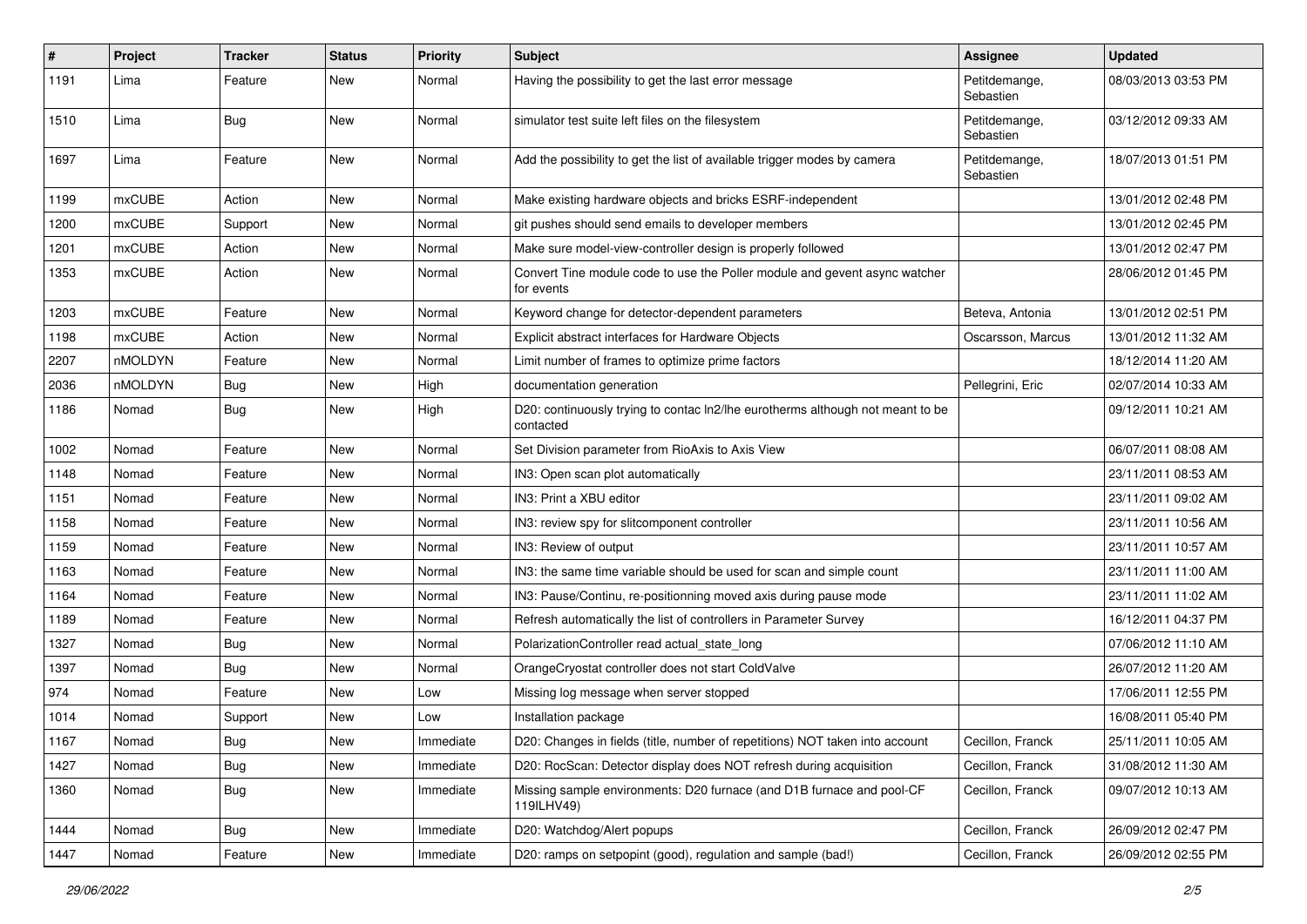| ∣#   | <b>Project</b> | <b>Tracker</b> | <b>Status</b> | <b>Priority</b> | <b>Subject</b>                                                                                     | <b>Assignee</b>  | <b>Updated</b>      |
|------|----------------|----------------|---------------|-----------------|----------------------------------------------------------------------------------------------------|------------------|---------------------|
| 1448 | Nomad          | Feature        | <b>New</b>    | Immediate       | D20: Refresh of Parameter survey plots                                                             | Cecillon, Franck | 26/09/2012 02:57 PM |
| 1443 | Nomad          | <b>Bug</b>     | <b>New</b>    | Urgent          | D20: still more options for cryostat temperature setting                                           | Cecillon, Franck | 26/09/2012 02:46 PM |
| 1101 | Nomad          | <b>Bug</b>     | <b>New</b>    | High            | time estimation ROC counting                                                                       | Cecillon, Franck | 02/11/2011 01:14 PM |
| 1105 | Nomad          | Bug            | <b>New</b>    | High            | Parameter survey viewer not refreshing                                                             | Cecillon, Franck | 02/11/2011 01:35 PM |
| 1107 | Nomad          | Feature        | New           | High            | Choose wether tolerance applied on Treg or Tsample in launchpad                                    | Cecillon, Franck | 02/11/2011 02:00 PM |
| 1139 | Nomad          | Feature        | New           | High            | D20: Call/SMS local contact/instrument responsible when Nomad Server<br>crashes                    | Cecillon, Franck | 21/11/2011 01:11 PM |
| 1110 | Nomad          | Feature        | New           | High            | D20: copy-paste of text into fields                                                                | Cecillon, Franck | 02/11/2011 02:22 PM |
| 1138 | Nomad          | Feature        | <b>New</b>    | High            | D20: Call/SMS local contact/instrument responsible when high pressure drops<br>to zero             | Cecillon, Franck | 21/11/2011 01:09 PM |
| 1140 | Nomad          | Feature        | New           | High            | D20: Call/SMS local contact/instrument responsible when timeout in ROC count<br>mode               | Cecillon, Franck | 21/11/2011 01:11 PM |
| 1185 | Nomad          | <b>Bug</b>     | <b>New</b>    | High            | D20: High pressure cell values only read when sending set-point                                    | Cecillon, Franck | 09/12/2011 10:20 AM |
| 1365 | Nomad          | Bug            | New           | High            | Spy window places itself in some inconvenient place on the desktop                                 | Cecillon, Franck | 11/07/2012 10:21 AM |
| 1366 | Nomad          | Feature        | New           | High            | D20: beam parameters (sample pressure Psample) in SPY!                                             | Cecillon, Franck | 11/07/2012 05:13 PM |
| 1354 | Nomad          | Feature        | <b>New</b>    | High            | Conditions: Warnings - variables, values in messages and time parameters                           | Cecillon, Franck | 02/07/2012 03:26 PM |
| 1355 | Nomad          | Feature        | New           | High            | D20: Switch applying tolerance between regulation and sample in the<br>launchpad                   | Cecillon, Franck | 12/07/2012 01:22 PM |
| 1359 | Nomad          | Feature        | <b>New</b>    | High            | cryofurnace 119ILHV49 missing as sample environment                                                | Cecillon, Franck | 07/07/2012 05:37 PM |
| 1364 | Nomad          | Feature        | <b>New</b>    | High            | Furnace PID - more flexibility                                                                     | Cecillon, Franck | 11/07/2012 10:12 AM |
| 1376 | Nomad          | Feature        | New           | High            | D <sub>20</sub> and others: automatic parameter survey after midnight and three further<br>options | Cecillon, Franck | 16/07/2012 11:31 AM |
| 1445 | Nomad          | Feature        | <b>New</b>    | High            | D20: Conditions (If in launchpad AND watchdog/alert)                                               | Cecillon, Franck | 26/09/2012 02:51 PM |
| 1446 | Nomad          | Feature        | <b>New</b>    | High            | D20: coldvalve management module as an example for a comeback of<br>GEORGE's "dials"               | Cecillon, Franck | 26/09/2012 02:53 PM |
| 1456 | Nomad          | <b>Bug</b>     | <b>New</b>    | High            | D20: Fast mode not working when activated directly after ramp mode --<br>SOLVED???                 | Cecillon, Franck | 11/10/2012 09:18 AM |
| 1459 | Nomad          | Feature        | New           | High            | D20: Get rid of the "Pause" button for D20!                                                        | Cecillon, Franck | 11/10/2012 09:33 AM |
| 3682 | Nomad          | Feature        | <b>New</b>    | High            | 'Wait" and "Count (in time)" commands for D4                                                       | Cecillon, Franck | 05/11/2019 10:32 AM |
| 1100 | Nomad          | Feature        | New           | Normal          | stop nosave                                                                                        | Cecillon, Franck | 02/11/2011 01:06 PM |
| 1108 | Nomad          | Feature        | New           | Normal          | D20: Define sample temperature range, when outside consider sample stick as<br>disconnected        | Cecillon, Franck | 02/11/2011 02:07 PM |
| 1118 | Nomad          | Feature        | <b>New</b>    | Normal          | D20: Monochromator setting - curvature                                                             | Cecillon, Franck | 08/11/2011 09:41 AM |
| 1165 | Nomad          | Feature        | New           | Normal          | D20: have analogon to the mad command "MOV" in contrast to "POS"!                                  | Cecillon, Franck | 24/11/2011 11:33 AM |
| 1184 | Nomad          | <b>Bug</b>     | <b>New</b>    | Normal          | D20: slitm I/r do not always show the right encoder values                                         | Cecillon, Franck | 09/12/2011 10:20 AM |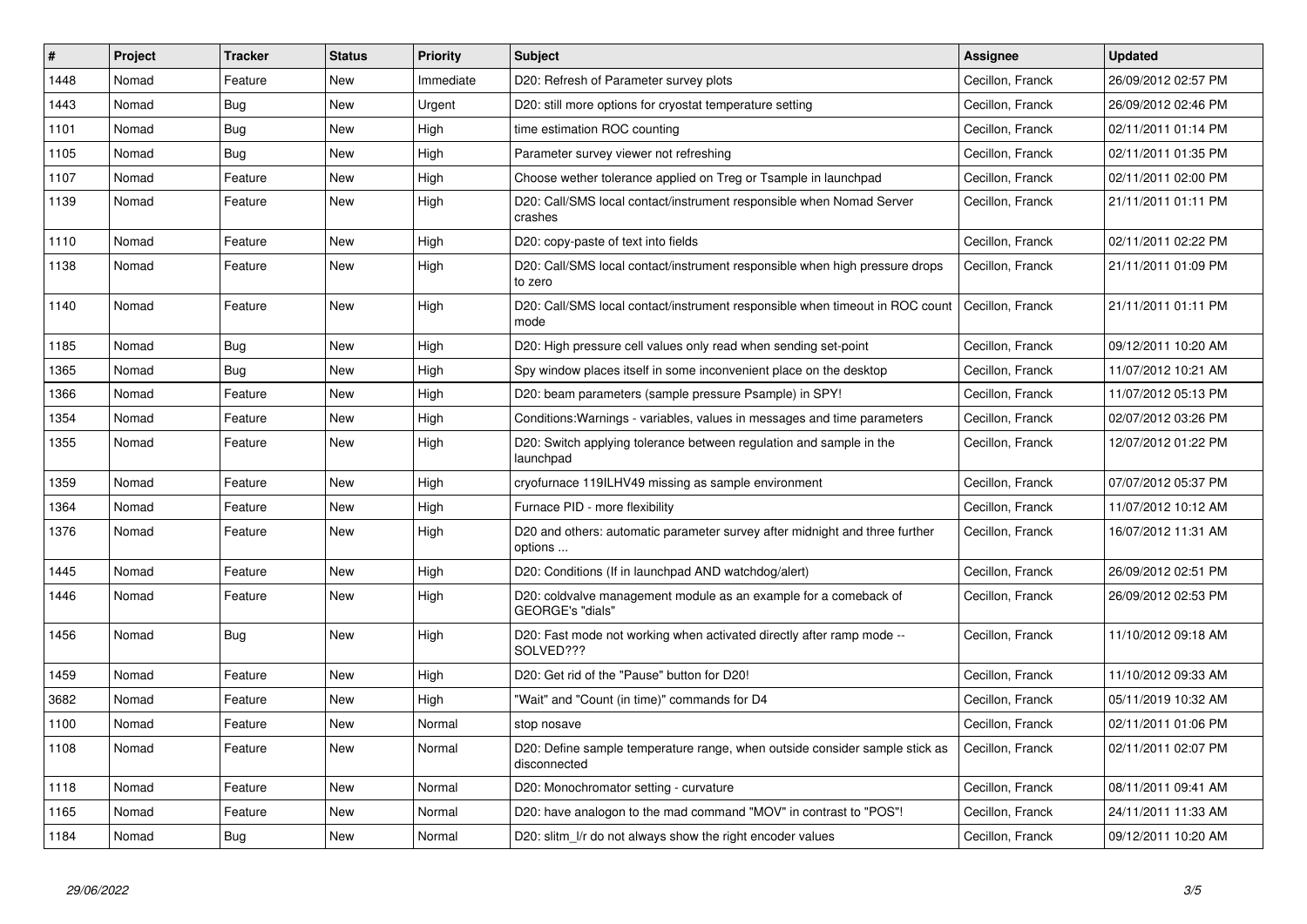| #    | Project          | <b>Tracker</b> | <b>Status</b> | <b>Priority</b> | <b>Subject</b>                                                                                     | Assignee                   | <b>Updated</b>      |
|------|------------------|----------------|---------------|-----------------|----------------------------------------------------------------------------------------------------|----------------------------|---------------------|
| 1357 | Nomad            | <b>Bug</b>     | New           | Normal          | D20: Conditions-Warnings scatter pop-up windows all over the desktop which<br>remain when inactive | Cecillon, Franck           | 26/09/2012 02:44 PM |
| 1468 | Nomad            | <b>Bug</b>     | New           | Normal          | D20: roirate and roisum do not work in conditions                                                  | Cecillon, Franck           | 24/10/2012 09:50 AM |
| 1469 | Nomad            | Feature        | New           | Normal          | D20: ALL "condition families" in Parameter survey !!!                                              | Cecillon, Franck           | 24/10/2012 09:54 AM |
| 1457 | Nomad            | <b>Bug</b>     | New           | Normal          | D20: Time estimation in NoMad Spy wrong for RocCount (at least )                                   | Cecillon, Franck           | 11/10/2012 09:26 AM |
| 1458 | Nomad            | Feature        | New           | Normal          | D20: "Infinity" or "eternity" instead of "999" or "9999" etc.!                                     | Cecillon, Franck           | 11/10/2012 09:30 AM |
| 1234 | Nomad            | <b>Bug</b>     | New           | High            | Generic scan list not refreshed                                                                    | legoc, yannick             | 20/02/2012 03:34 PM |
| 1180 | Nomad            | Feature        | New           | Normal          | Save scan range configuration by (controller, property)                                            | legoc, yannick             | 30/11/2011 08:59 AM |
| 1091 | Nomad            | <b>Bug</b>     | New           | Normal          | Write mask in energy mode                                                                          | Locatelli, Jerome          | 28/10/2011 11:03 AM |
| 1001 | Nomad            | Feature        | Assigned      | Normal          | Generic sequencer                                                                                  | Locatelli, Jerome          | 06/07/2011 07:58 AM |
| 1034 | Nomad            | Feature        | Assigned      | Normal          | IN16 - IN13 - IN10 elastic scan temp data file                                                     | Locatelli, Jerome          | 06/09/2011 09:10 AM |
| 1435 | Nomad            | <b>Bug</b>     | New           | Normal          | "More options" in NomadGUI is blocked                                                              | Ortiz, Helene              | 24/09/2012 03:59 PM |
| 1177 | Nomad            | <b>Bug</b>     | Resolved      | Normal          | IN3: buttons (stop, pause, continu) always linked to the launch pad                                | Ortiz, Helene              | 02/07/2012 01:18 PM |
| 1240 | Nomad            | Feature        | Resolved      | Normal          | Add pause button in settings tab plugins when possible                                             | Ortiz, Helene              | 02/03/2012 09:24 AM |
| 1253 | pyXSW            | <b>Bug</b>     | Resolved      | Normal          | bug with python<2.7                                                                                | Roy, Jerome                | 21/03/2012 06:03 PM |
| 906  | shadow3          | <b>Bug</b>     | New           | Normal          | read/write compatibility in shadowvui and shadow3                                                  |                            | 14/03/2011 04:27 PM |
| 1805 | shadow3          | Bug            | New           | Normal          | "internal" calculation of parameters for paraboloid                                                |                            | 22/11/2013 02:42 PM |
| 1874 | shadow3          | <b>Bug</b>     | New           | Normal          | end.xx files                                                                                       |                            | 24/01/2014 02:09 PM |
| 1875 | shadow3          | Bug            | New           | Normal          | undulator source                                                                                   |                            | 24/01/2014 02:26 PM |
| 1703 | shadow3          | Support        | New           | Normal          | broken link to git repository?                                                                     |                            | 13/05/2013 03:25 PM |
| 1704 | shadow3          | Feature        | New           | Normal          | srcomp, abrefc and intpscalc                                                                       |                            | 13/05/2013 10:52 AM |
| 2189 | shadow3          | <b>Bug</b>     | New           | Normal          | trace.F90 compilation error (reported B Meyer)                                                     |                            | 14/11/2014 06:37 PM |
| 1461 | shadow3          | <b>Bug</b>     | New           | Normal          | Neede upgrade of xsh_run in shadowvui macros to work with shadow3                                  | Sanchez del Rio.<br>Manuel | 12/10/2012 11:52 AM |
| 1680 | shadow3          | <b>Bug</b>     | Resolved      | Normal          | bug in shadow concerning electric fields                                                           | Sanchez del Rio,<br>Manuel | 15/03/2013 04:12 PM |
| 1460 | shadow3          | <b>Bug</b>     | Resolved      | Normal          | Problems with mosaic crystals                                                                      | Sanchez del Rio,<br>Manuel | 11/04/2013 09:28 AM |
| 1532 | <b>SXtalSoft</b> | Bug            | New           | Normal          | rafub gui                                                                                          |                            | 26/11/2012 01:43 PM |
| 1533 | <b>SXtalSoft</b> | <b>Bug</b>     | New           | Normal          | rafub gui                                                                                          |                            | 26/11/2012 10:07 PM |
| 1539 | SXtalSoft        | Feature        | New           | Normal          | Improve the noise correction                                                                       |                            | 04/12/2012 06:05 PM |
| 1529 | <b>SXtalSoft</b> | Bug            | Resolved      | Normal          | rafub gui                                                                                          |                            | 29/11/2012 05:13 PM |
| 1530 | SXtalSoft        | <b>Bug</b>     | Resolved      | Normal          | rafub gui                                                                                          |                            | 29/11/2012 05:20 PM |
| 1541 | SXtalSoft        | Feature        | Resolved      | Normal          | Reset item in File menu is not working properly                                                    |                            | 20/05/2013 08:37 PM |